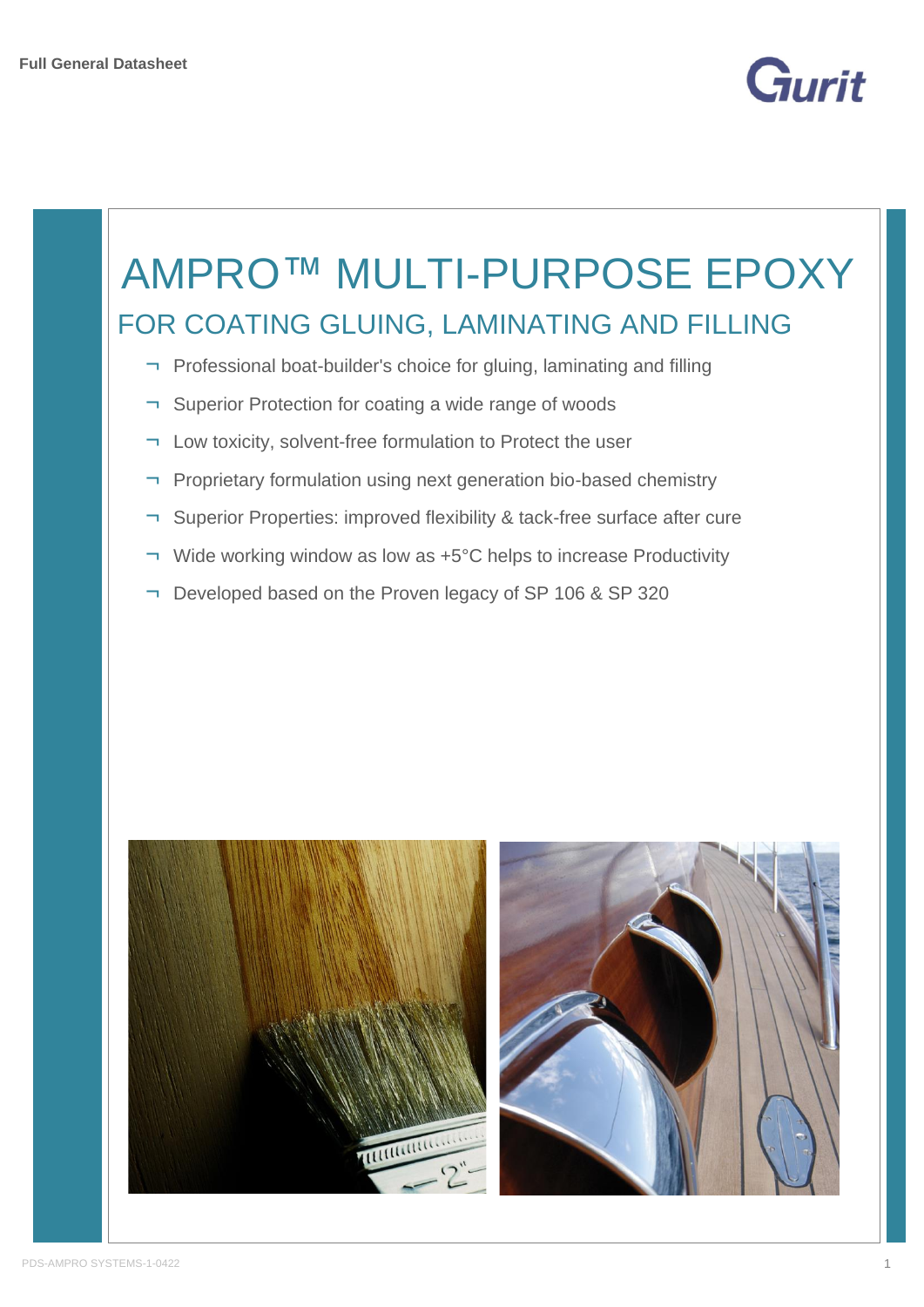## PRODUCT SELECTOR

The table below summarises all of the compatible AMPRO™ resins and hardeners.

| <b>SYSTEM PROPERTIES AT 25°C**</b>                     |                                                                                                                                                                                     |                                               | <b>CURED COLOUR</b> | <b>MIXED</b><br>VISCOSITY** | 150a<br>POT-LIFE**      | <b>EARLIEST</b><br><b>SANDING TIME**</b> | <b>TECHNICAL</b><br><b>DATASHEET</b> |
|--------------------------------------------------------|-------------------------------------------------------------------------------------------------------------------------------------------------------------------------------------|-----------------------------------------------|---------------------|-----------------------------|-------------------------|------------------------------------------|--------------------------------------|
| <b>STEMS</b><br>$\overline{s}$<br><b>MULTI-PURPOSE</b> | AMPRO™                                                                                                                                                                              | AMPRO <sup>™</sup> Fast Hardener              |                     | 1000 cP                     | $\frac{1}{2}$ hour      | 12 hours                                 |                                      |
|                                                        | $\neg$ For bonding, laminating & filling<br>¬ Cures at low temperatures (+5°C)<br>$\neg$ 3 : 1 mix ratio by volume<br>¬ No surface residue after cure                               | AMPRO <sup>™</sup> Slow Hardener              |                     | 800 cP                      | 1 % hours               | 16 hours                                 |                                      |
|                                                        |                                                                                                                                                                                     | AMPRO™ Extra-Slow Hardener                    |                     | 700 cP                      | 1 % hours               | 16 hours                                 | Download (PDF)                       |
|                                                        | <b>AMPRO™ CLR</b><br>¬ Ideal for clear coating applications<br>$\neg$ 3 : 1 mix ratio by volume<br>¬ No surface residue after cure<br>$\neg$ Also for bonding, laminating & filling | AMPRO™ CLR Fast Hardener                      |                     | 970 cP                      | 1/ <sub>2</sub> hour    | 12 hours                                 |                                      |
|                                                        |                                                                                                                                                                                     | AMPRO™ CLR Slow Hardener                      |                     | 740 cP                      | 1 % hours               | 16 hours                                 |                                      |
|                                                        |                                                                                                                                                                                     | AMPRO <sup>™</sup> CLR Extra-Slow<br>Hardener |                     | 690 cP                      | 1 1/ <sub>2</sub> hours | 16 hours                                 | Download (PDF)                       |
|                                                        | <b>AMPRO™ BIO</b>                                                                                                                                                                   | AMPRO <sup>™</sup> Fast Hardener              |                     | 1260 cP                     | $\frac{1}{2}$ hour      | 16 hours                                 |                                      |
|                                                        | ¬ Accredited 40-60% bio-content<br>$\neg$ For bonding, laminating & filling<br>$\neg$ 3 : 1 mix ratio by volume<br>- No surface residue after cure                                  | AMPRO™ Slow Hardener                          |                     | 1100 cP                     | 3⁄4 hours               | 20 hours                                 |                                      |
|                                                        |                                                                                                                                                                                     | AMPRO™ Extra-Slow Hardener                    |                     | 1050 cP                     | 1 hours                 | 20 hours                                 | Download (PDF)                       |
|                                                        | <b>AMPRO™ Handipack</b><br>¬ Ideal for repairs & other small tasks<br>¬ Cures at low temperatures (+5°C)<br>$\neg$ 3 : 1 mix ratio by volume<br>- No surface residue after cure     | AMPRO™ Fast Hardener                          |                     | 1000 cP                     | 1/ <sub>2</sub> hour    | 12 hours                                 | Download (PDF)                       |

AMPRO™ is designed to be used as a laminating or coating resin, or it can be modified using the following additives into a filler or adhesive mix.

| <b>DESCRIPTION</b>                       |                                                                                                                                                                                                                                                            | <b>FILLER MIXES</b>                           |                                                  | <b>ADHESIVE MIXES</b>          |                                |                                |                                      |
|------------------------------------------|------------------------------------------------------------------------------------------------------------------------------------------------------------------------------------------------------------------------------------------------------------|-----------------------------------------------|--------------------------------------------------|--------------------------------|--------------------------------|--------------------------------|--------------------------------------|
|                                          |                                                                                                                                                                                                                                                            | <b>EASY TO</b><br><b>SAND</b><br><b>BROWN</b> | <b>WATER</b><br><b>RESISTANT</b><br><b>WHITE</b> | <b>GENERAL</b><br><b>BROWN</b> | <b>GENERAL</b><br><b>WHITE</b> | <b>HIGH</b><br><b>STRENGTH</b> | <b>TECHNICAL</b><br><b>DATASHEET</b> |
|                                          | AMPRO <sup>™</sup> Silica<br>¬ Waterproof resin thickener<br>- Fine waterproof, white powder, used to thicken the epoxy system<br>¬ Can be used with Glass Bubbles, Microballoons and Microfibres<br>¬ Refer to the AMPRO™ datasheet for recommended mixes | $2 - 3%$<br>(by weight)                       | $3 - 5%$<br>(by weight)                          | $3 - 5%$<br>(by weight)        | $4 - 6%$<br>(by weight)        | $2 - 4%$<br>(by weight)        | Download (PDF)                       |
| <b>FILLERS</b><br>න්<br><b>ADDITIVES</b> | <b>Glass Bubbles</b><br>→ Waterproof filling & bonding<br>¬ White, hollow glass spheres for waterproof filling and bonding<br>¬ Ideal as a finishing filler for hard wearing edges & surfaces<br>¬ Refer to the AMPRO™ datasheet for recommended mixes     |                                               | $35 - 40%$<br>(by weight)                        |                                | $15 - 20%$<br>(by weight)      |                                | Download (PDF)                       |
|                                          | Microballoons<br>¬ Wood filling & bonding<br>¬ Brown, hollow phenolic resin spheres ideal for wood applications<br>- Easy to profile and sand for filling, filleting and bonding<br>¬ Refer to the AMPRO™ datasheet for recommended mixes                  | $25 - 30%$<br>(by weight)                     |                                                  | $15 - 20%$<br>(by weight)      |                                |                                | Download (PDF)                       |
|                                          | <b>Microfibres</b><br>¬ Structural bonding<br>¬ Opaque, very fine cellulose wood fibres for structural bonding<br>→ Suitable for both wood and GRP<br>¬ Refer to the AMPRO™ datasheet for recommended mixe                                                 |                                               |                                                  |                                |                                | $7 - 10%$<br>(by weight)       | Download (PDF)                       |

\*\*working time properties are highly subjective to ambient conditions and should be used an approximate guideline for all Ampreg™ 3X systems at 25°C. Please refer to the<br>corresponding page of this document for specific te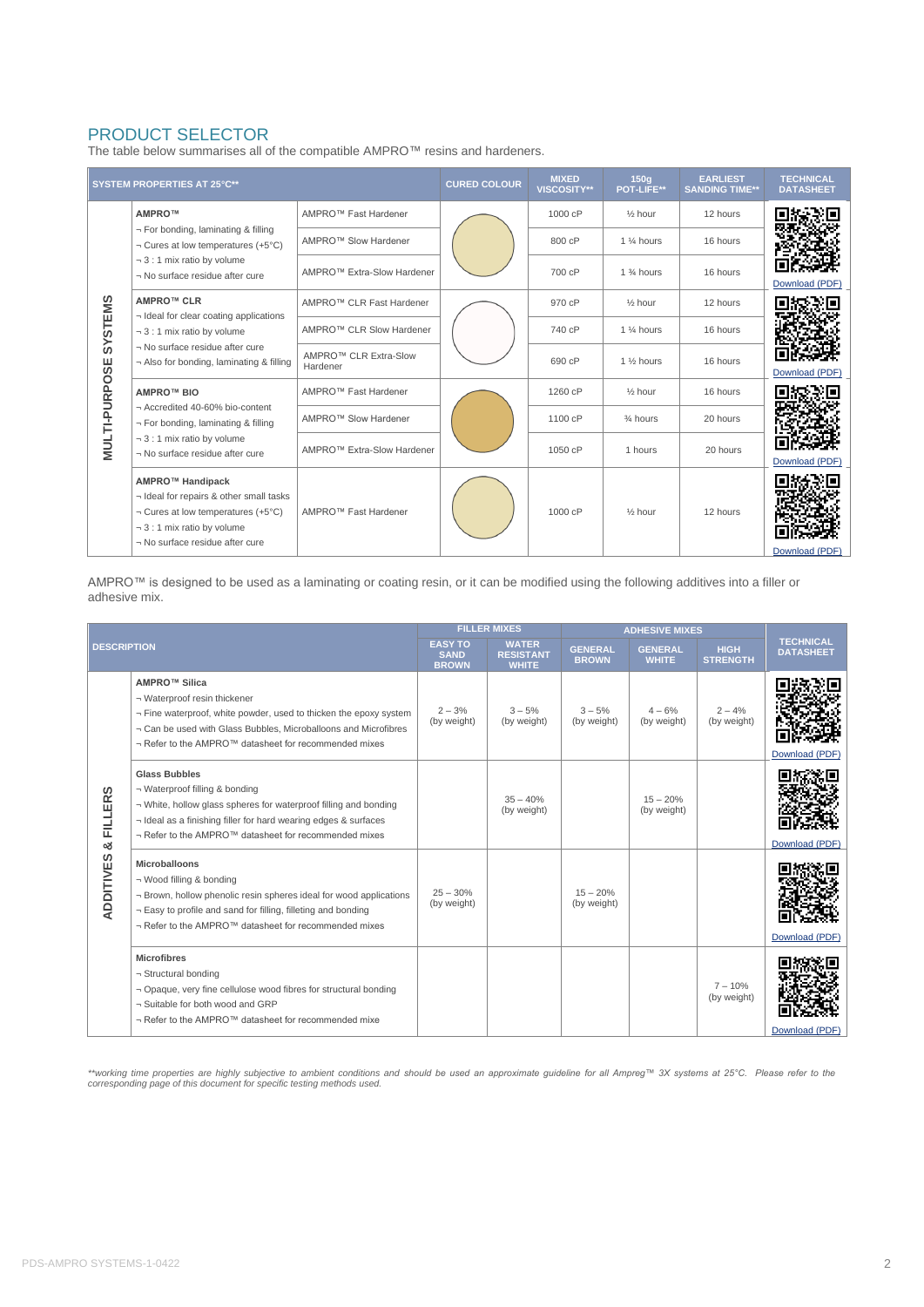# AMPRO™ SYSTEMS CODE SELECTOR

| <b>System</b>                   | <b>Size</b> |    | <b>Units Description</b>                  | MOQ (EA)     | <b>Order Code Notes</b> |  |
|---------------------------------|-------------|----|-------------------------------------------|--------------|-------------------------|--|
|                                 | 6 x 1.33    | kg | AMPRO RES/HARD FAST 6x1.33KG PACK         | 1.           | F530-057                |  |
|                                 | 4.2         | kg | AMPRO R/H FAST 4.2KG PACK                 | $\mathbf{1}$ | F530-026                |  |
| AMPRO™                          | 6 x 1.33    | kg | AMPRO RES/HARD SLOW 6x1.33KG PACK         | $\mathbf{1}$ | F530-058                |  |
| Packs                           | 4.2         | kg | AMPRO R/H SLOW 4.2KG PACK                 | $\mathbf{1}$ | F530-028                |  |
|                                 | 6 x 1.33    | kg | AMPRO RES/HARD EXTRA-SLOW 6x1.33KG PACK   | 1            | F530-059                |  |
|                                 | 4.2         | kg | AMPRO R/H EXTRA-SLOW 4.2KG PACK           | $\mathbf{1}$ | F530-030                |  |
|                                 | 6 x 1.33    | kg | AMPRO CLR RES/HARD FAST 6x1.33KG PK       | $\mathbf{1}$ | F530-063                |  |
|                                 | 4.2         | kg | AMPRO CLR R/H FAST 4.2KG PACK             | $\mathbf{1}$ | F530-050                |  |
| AMPRO™ CLR                      | 6 x 1.33    | kg | AMPRO CLR RES/HARD SLOW 6x1.33KG PK       | 1            | F530-064                |  |
| Packs                           | 4.2         | kg | AMPRO CLR R/H SLOW 4.2KG PACK             | $\mathbf{1}$ | F530-052                |  |
|                                 | 6 x 1.33    | kg | AMPRO CLR RES/HARD EX-SLOW 6x1.33KG PACK  | 1            | F530-065                |  |
|                                 | 4.2         | kg | AMPRO CLR R/H EXTRA-SLOW 4.2KG            | $\mathbf{1}$ | F530-054                |  |
|                                 | 6 x 1.3     | kg | AMPRO BIO RES/HARD FAST 6x1.30KG PK       | $\mathbf{1}$ | F530-060                |  |
|                                 | 4.1         | kg | AMPRO BIO R/H FAST 4.1KG PACK             | $\mathbf{1}$ | F530-032                |  |
| AMPRO™ BIO                      | 6 x 1.3     | kg | AMPRO BIO RES/HARD SLOW 6x1.30KG PK       | 1            | F530-061                |  |
| Packs                           | 4.1         | kg | AMPRO BIO R/H SLOW 4.1KG PACK             | $\mathbf{1}$ | F530-034                |  |
|                                 | 6 x 1.3     | kg | AMPRO BIO RES/HARD EX-SLOW 6x1.30KG PACK  | 1            | F530-062                |  |
|                                 | 4.1         | kg | AMPRO BIO R/H EXTRA-SLOW 4.1KG            | $\mathbf{1}$ | F530-036                |  |
| Handipack                       | 0.375       | kg | AMPRO HANDIPACK R/H+PUMPS 375g, BOX OF 12 | $\mathbf{1}$ | F530-071                |  |
|                                 |             |    |                                           |              |                         |  |
|                                 | 1000        | kg | AMPRO RESIN 1000KG                        | $\mathbf{1}$ | F530-008                |  |
| AMPRO™<br>Resins                | 206         | kg | AMPRO RESIN 206KG                         | $\mathbf{1}$ | F530-007                |  |
|                                 | 20          | kg | AMPRO RESIN 20KG A/F                      | 1            | F530-081                |  |
|                                 | 10          | kg | AMPRO RESIN 10KG A/F                      | $\mathbf{1}$ | F530-080                |  |
|                                 | 1000        | kg | AMPRO BIO RESIN 1000KG                    | 1            | F530-012                |  |
| AMPRO™ BIO                      | 200         | kg | AMPRO BIO RESIN 200KG                     | $\mathbf{1}$ | F530-011                |  |
| <b>Resins</b>                   | 20          | kg | AMPRO BIO RESIN 20KG A/F                  | 1            | F530-083                |  |
|                                 | 10          | kg | AMPRO BIO RESIN 10KG A/F                  | $\mathbf{1}$ | F530-082                |  |
|                                 | 900         | kg | AMPRO HARD FAST 900KG                     | 1            | F530-074                |  |
| AMPRO™                          | 200         | kg | AMPRO HARD FAST 200KG                     | $\mathbf{1}$ | F530-016                |  |
| <b>Fast Hardeners</b>           | 20          | kg | AMPRO HARD FAST 20KG A/F                  | 1            | F530-087                |  |
|                                 | 6           | kg | AMPRO HARD FAST 6KG A/F                   | $\mathbf{1}$ | F530-086                |  |
|                                 | 3           | kg | AMPRO HARD FAST 3KG A/F                   | 1            | F530-013                |  |
|                                 | 900         | kg | AMPRO HARD SLOW 900KG                     | $\mathbf{1}$ | F530-075                |  |
|                                 | 200         | kg | AMPRO HARD SLOW 200KG                     | 1            | F530-020                |  |
| AMPRO™<br><b>Slow Hardeners</b> | 20          | kg | AMPRO HARD SLOW 20KG A/F                  | 1            | F530-091                |  |
|                                 | 6           | kg | AMPRO HARD SLOW 6KG A/F                   | 1            | F530-090                |  |
|                                 | 3           | kg | AMPRO HARD SLOW 3KG A/F                   | $\mathbf{1}$ | F530-017                |  |
|                                 | 900         | kg | AMPRO HARD EXTRA-SLOW 900KG               | 1            | F530-076                |  |
| AMPRO™                          | 200         | kg | AMPRO HARD EXTRA-SLOW 200KG               | 1            | F530-024                |  |
| Extra-Slow                      | 20          | kg | AMPRO HARD EXTRA-SLOW 20KG A/F            | 1            | F530-095                |  |
| <b>Hardeners</b>                | 6           | kg | AMPRO HARD EXTRA-SLOW 6KG A/F             | $\mathbf{1}$ | F530-094                |  |
|                                 | 3           | kg | AMPRO HARD EXTRA-SLOW 3KG A/F             | 1            | F530-021                |  |
|                                 | 900         | kg | AMPRO CLR HARD FAST 900KG                 | 1            | F530-077                |  |
|                                 | 200         | kg | AMPRO CLR HARD FAST 200KG                 | $\mathbf{1}$ | F530-040                |  |
| AMPRO™ CLR                      | 20          | kg | AMPRO CLR HARD FAST 20KG A/F              | 1            | F530-085                |  |
| <b>Fast Hardeners</b>           | 6           | kg | AMPRO CLR HARD FAST 6KG A/F               | $\mathbf{1}$ | F530-084                |  |
|                                 | 3           | kg | AMPRO CLR HARD FAST 3KG A/F               | 1            | F530-037                |  |
|                                 | 900         | kg | AMPRO CLR HARD SLOW 900KG                 | $\mathbf{1}$ | F530-078                |  |
|                                 | 200         | kg | AMPRO CLR HARD SLOW 200KG                 | 1            | F530-044                |  |
| AMPRO™ CLR                      | 20          | kg | AMPRO CLR HARD SLOW 20KG A/F              | $\mathbf{1}$ | F530-089                |  |
| <b>Slow Hardeners</b>           | 6           | kg | AMPRO CLR HARD SLOW 6KG A/F               | 1            | F530-088                |  |
|                                 | 3           | kg | AMPRO CLR HARD SLOW 3KG A/F               | 1            | F530-041                |  |
|                                 |             |    |                                           |              |                         |  |
|                                 | 900         | kg | AMPRO CLR HARD EXTRA-SLOW 900KG           | 1            | F530-079                |  |
| AMPRO <sup>™</sup> CLR          | 200         | kg | AMPRO CLR HARD EXTRA-SLOW 200KG           | $\mathbf{1}$ | F530-048                |  |
| Extra-Slow<br><b>Hardeners</b>  | 20          | kg | AMPRO CLR HARD EXTRA-SLOW 20KG A/F        | 1            | F530-093                |  |
|                                 | $\,6\,$     | kg | AMPRO CLR HARD EXTRA-SLOW 6KG A/F         | $\mathbf{1}$ | F530-092                |  |
|                                 | 3           | kg | AMPRO CLR HARD EXTRA-SLOW 3KG A/F         | 1            | F530-045                |  |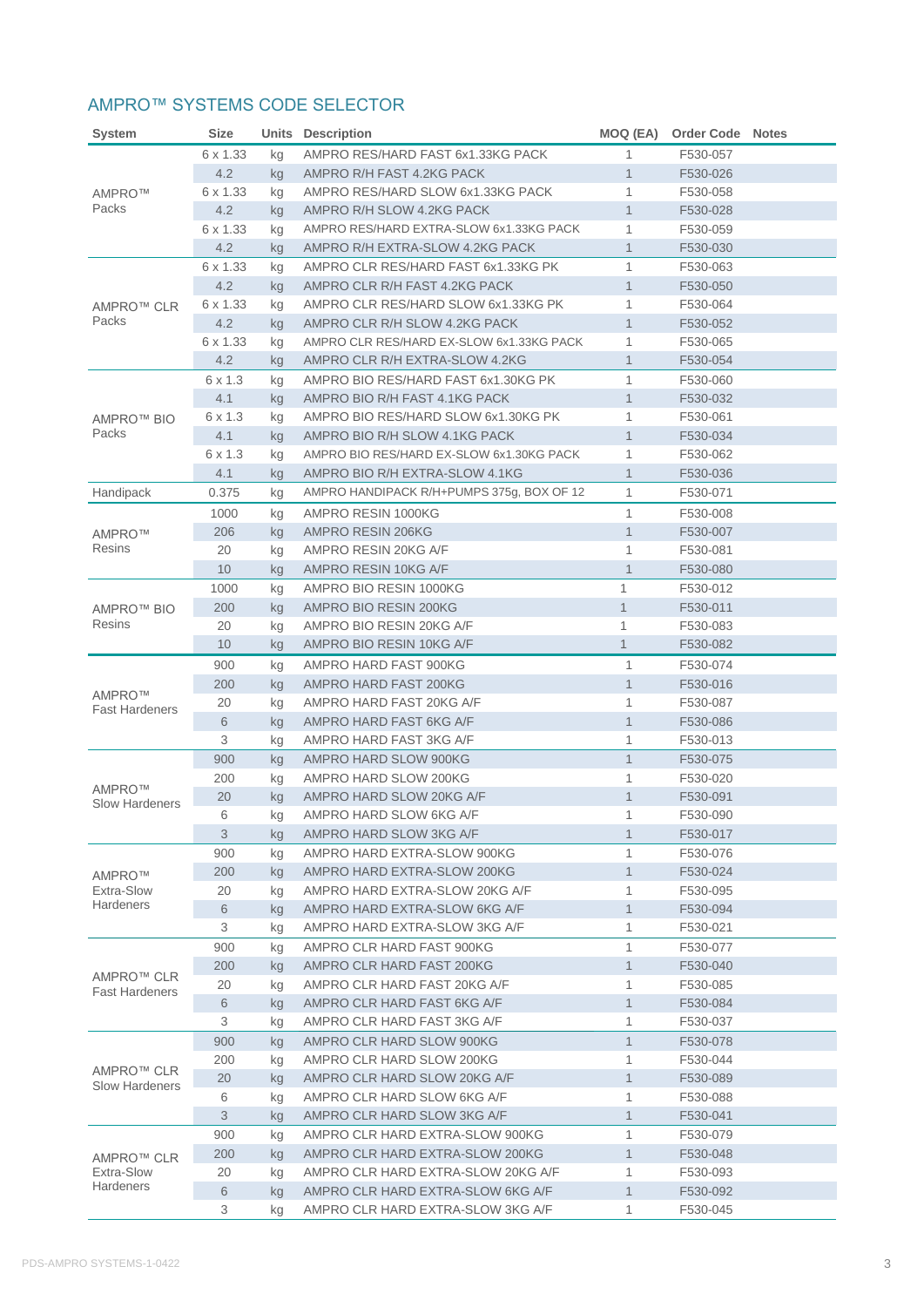AMPRO™ packs are compatible with the following calibrated pump sets:

| Description     | 1.3 kg Packs | 4 kg Packs | 13 kg Packs | 26 kg Packs |
|-----------------|--------------|------------|-------------|-------------|
| AMPRO™ Pump Set | K216-320     | K216-324   | K216-325    | K216-326    |

AMPRO™ resins and hardeners are compatible with the following dispense taps:

| <b>Description</b> | $10 - 20$ kg Resins | 200 kg Resins | $3 - 6$ kg Hardeners | 20 kg Hardeners | 200 kg Hardeners |
|--------------------|---------------------|---------------|----------------------|-----------------|------------------|
| Dispense Tap       | K342-016            | K342-010      | K342-016             | K342-015        | K342-010         |

Note that relative ordering quantities are as follows:

| <b>SYSTEM</b> | <b>RESIN</b>                    | <b>HARDENER</b>                    |
|---------------|---------------------------------|------------------------------------|
|               | 2 x 1000KG IBC AMPRO™ Resin     | 3 x 200KG drum AMPRO™ Hardener     |
|               | 3 x 200KG drum AMPRO™ Resin     | 1 x 200KG drum AMPRO™ Hardener     |
| AMPRO™        | 1 x 200KG drum AMPRO™ Resin     | 3 x 20KG pail AMPRO™ Hardener      |
|               | 1 x 20KG pail AMPRO™ Resin      | 1 x 6KG pail AMPRO™ Hardener       |
|               | 1 x 10KG pail AMPRO™ Resin      | 1 x 3KG pail AMPRO™ Hardener       |
|               | 2 x 1000KG IBC AMPRO™ Resin     | 3 x 200KG drum AMPRO™ CLR Hardener |
|               | 3 x 200KG drum AMPRO™ Resin     | 1 x 200KG drum AMPRO™ CLR Hardener |
| AMPRO™ CLR    | 1 x 200KG drum AMPRO™ Resin     | 3 x 20KG pail AMPRO™ CLR Hardener  |
|               | 1 x 20KG pail AMPRO™ Resin      | 1 x 6KG pail AMPRO™ CLR Hardener   |
|               | 1 x 10KG pail AMPRO™ Resin      | 1 x 3KG pail AMPRO™ CLR Hardener   |
|               | 2 x 1000KG IBC AMPRO™ BIO Resin | 3 x 200KG drum AMPRO™ Hardener     |
|               | 3 x 200KG drum AMPRO™ BIO Resin | 1 x 200KG drum AMPRO™ Hardener     |
| AMPRO™ BIO    | 1 x 200KG drum AMPRO™ BIO Resin | 3 x 20KG pail AMPRO™ Hardener      |
|               | 1 x 20KG pail AMPRO™ BIO Resin  | 1 x 6KG pail AMPRO™ Hardener       |
|               | 1 x 10KG pail AMPRO™ BIO Resin  | 1 x 3KG pail AMPRO™ Hardener       |